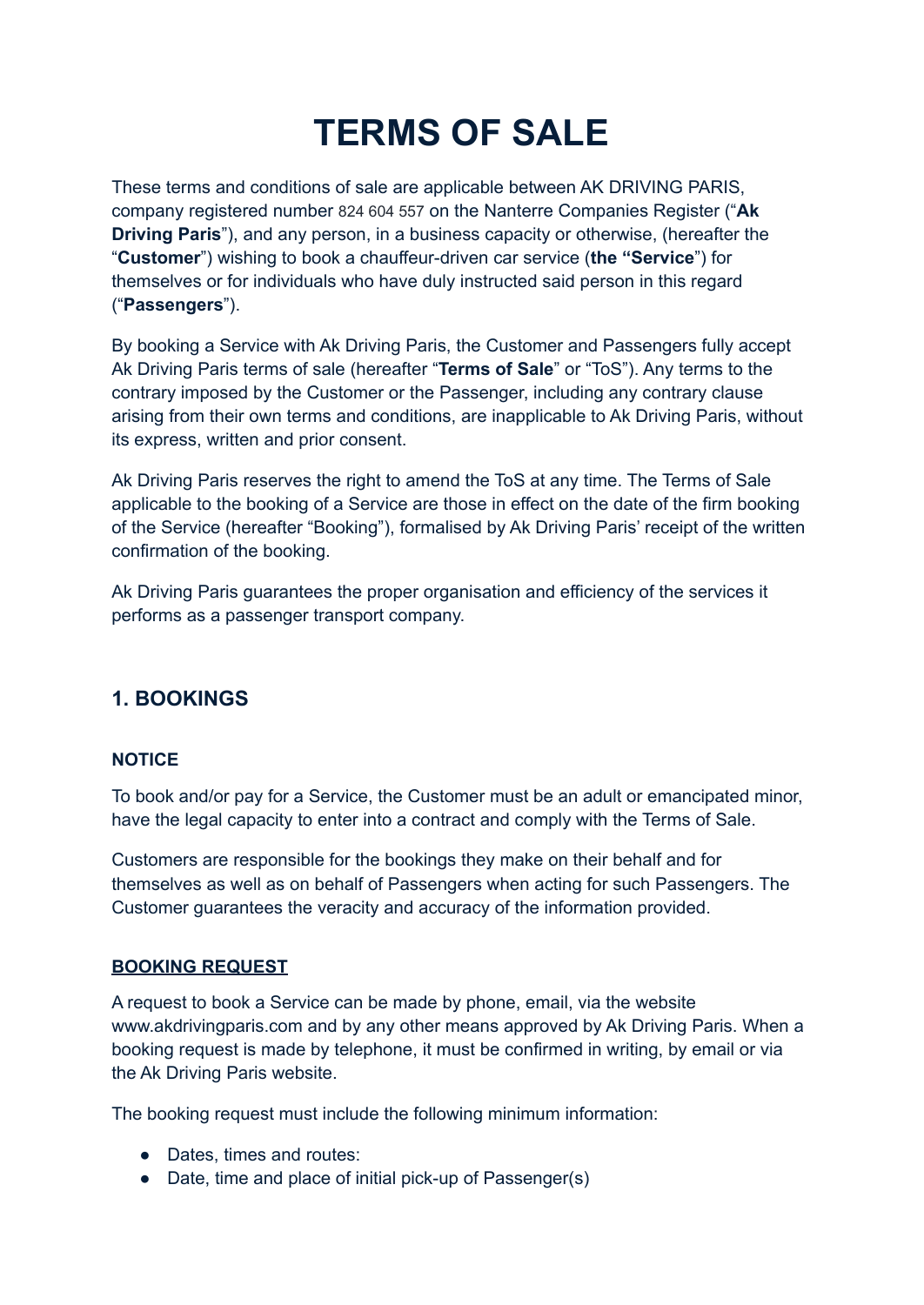- Final drop-off and stop-offs if any
- Number of people to be transported (indicate if passenger is disabled and/or in a wheelchair):
- Approximate number, weight and overall volume of luggage;
- Contact details:
- Passenger's telephone number
- Passenger's email address
- Desired model or category of vehicle.

For any new Customer, the booking will only be confirmed after Ak Driving Paris verifies the Customer's means of payment (see "Payment" section below).

#### **QUOTES**

On receipt of the booking request, Ak Driving Paris issues a quote based on the information provided by the Customer or Passenger.

Any change in the information provided is likely to change the initial price of the Service (change of vehicle model, capacity, mileage, excess time, etc.). In addition, any service not indicated in the quote is billable in addition.

#### **BOOKING CONFIRMATION**

If the quote is accepted, the Customer must confirm the booking in writing to Ak Driving Paris by a means approved by Ak Driving Paris ("Booking Confirmation").

Receipt by Ak Driving Paris of the Booking Confirmation constitutes the formation of the transportation contract between Ak Driving Paris and the Customer.

## **2. FARES**

Services are offered for the fares indicated in Ak Driving Paris' fare schedule attached to the quote.

Fares may vary based on certain circumstances such as public holidays, peak periods, pick-up area and/or area where the Service is used, time of day etc.

Fares are quoted with tax and include:

- chauffeur service,
- fuel,
- professional liability insurance for "passengers transported" for payment,
- VAT at the rate set by current regulations.

Unless expressly stated otherwise in the quote, rates do not include city toll systems, motorway tolls, parking meters,parking fees, entrance fees to sites, public or private property, chauffeurs meals. The latter are billed for any Service order of more than three (3) hours: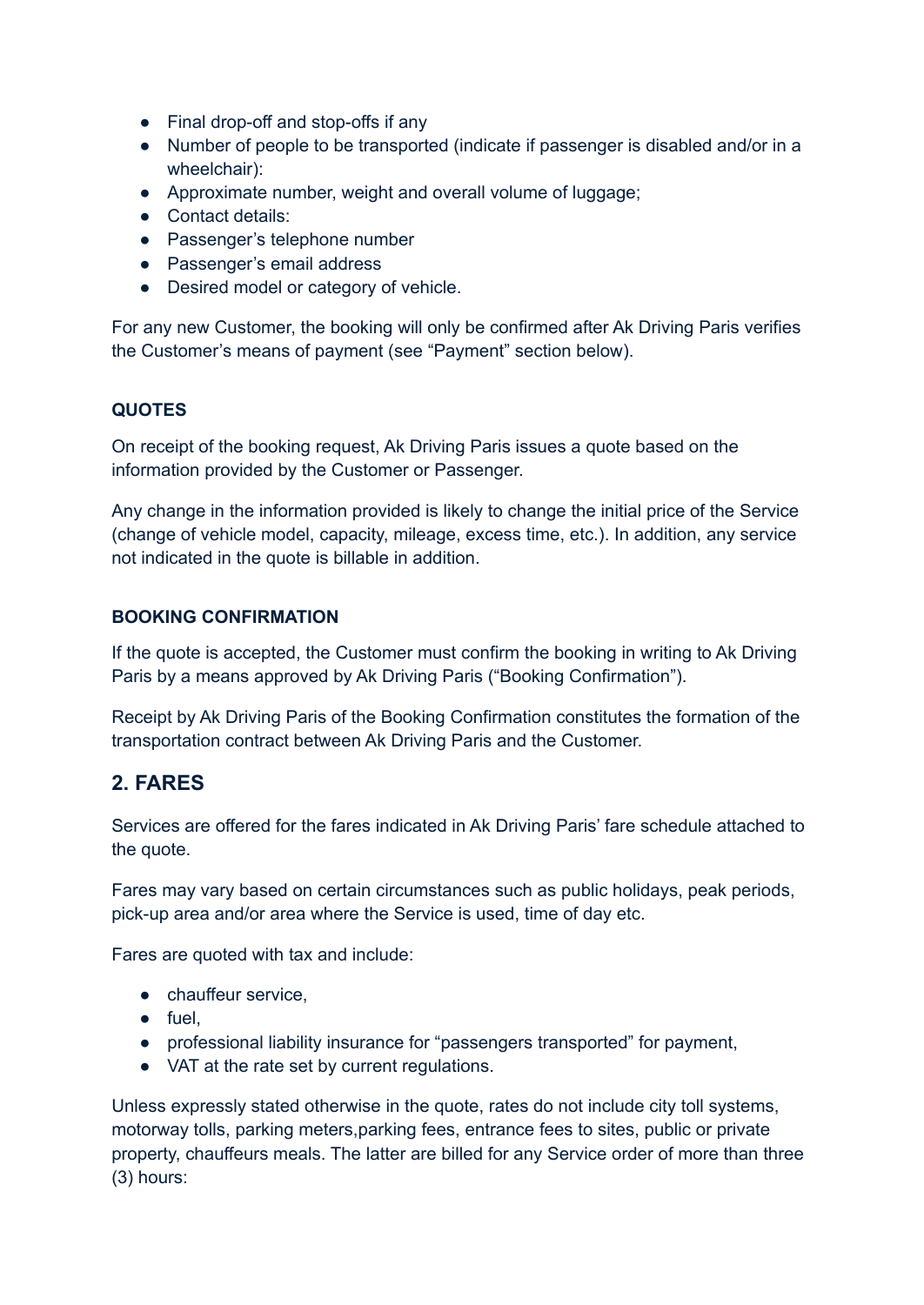- Ending after 1:00 p.m. or
- Starting before 1:00 p.m., or
- Ending after 8:45 p.m., or
- Starting before 9:00 p.m.

A chauffeur's travel allowance will be charged for overnight stays outside the Paris region.

The price of the Service indicated in the quote issued by Ak Driving Paris may be adjusted by Ak Driving Paris to take into account increases in the price of fuel and any costs incurred for the purposes of fulfilling the service.

Additional charges may be applied for specific requests from the Customer, such as a child's car seat or special refreshments. Such charges will be detailed in the quote or Booking Confirmation.

Ak Driving Paris reserves the right to alter the fare schedule at any time without notice. Such alterations will be notified to the Customer and will apply to all Services booked after the fare schedule is updated.

## **EXCESS TIME OR MILEAGE (EXCLUDING TRANSFER SERVICES)**

For any Service, Ak Driving Paris can decide on a minimum charge indicated in the quote.

At any time during a Service, the Customer can decide to change the destination or interrupt the Service. In this case, the Customer will be charged for the time taken and distance travelled and the flat rate indicated at the time of booking at least.

If the stated return time is exceeded, this will be charged in addition on the basis of the current fare rate indicated in the fare schedule. Any excess kilometres will also be charged according to the current fare rates indicated in the fare schedule.

# **3. TERMS OF PERFORMANCE OF SERVICE**

#### **PASSENGER PICK-UP**

Passengers are required to comply with the pick-up requirements indicated by Ak Driving Paris and/or the chauffeur assigned to perform the Service. Ak Driving Paris cannot be held liable if the Service cannot be performed due to the passengers' failure to comply with the pick-up procedure.

The Highway Code requires Passengers to fasten their seat belts in the front and rear of the vehicle. Failure to comply with this rule releases Ak Driving Paris from liability in the event of an accident.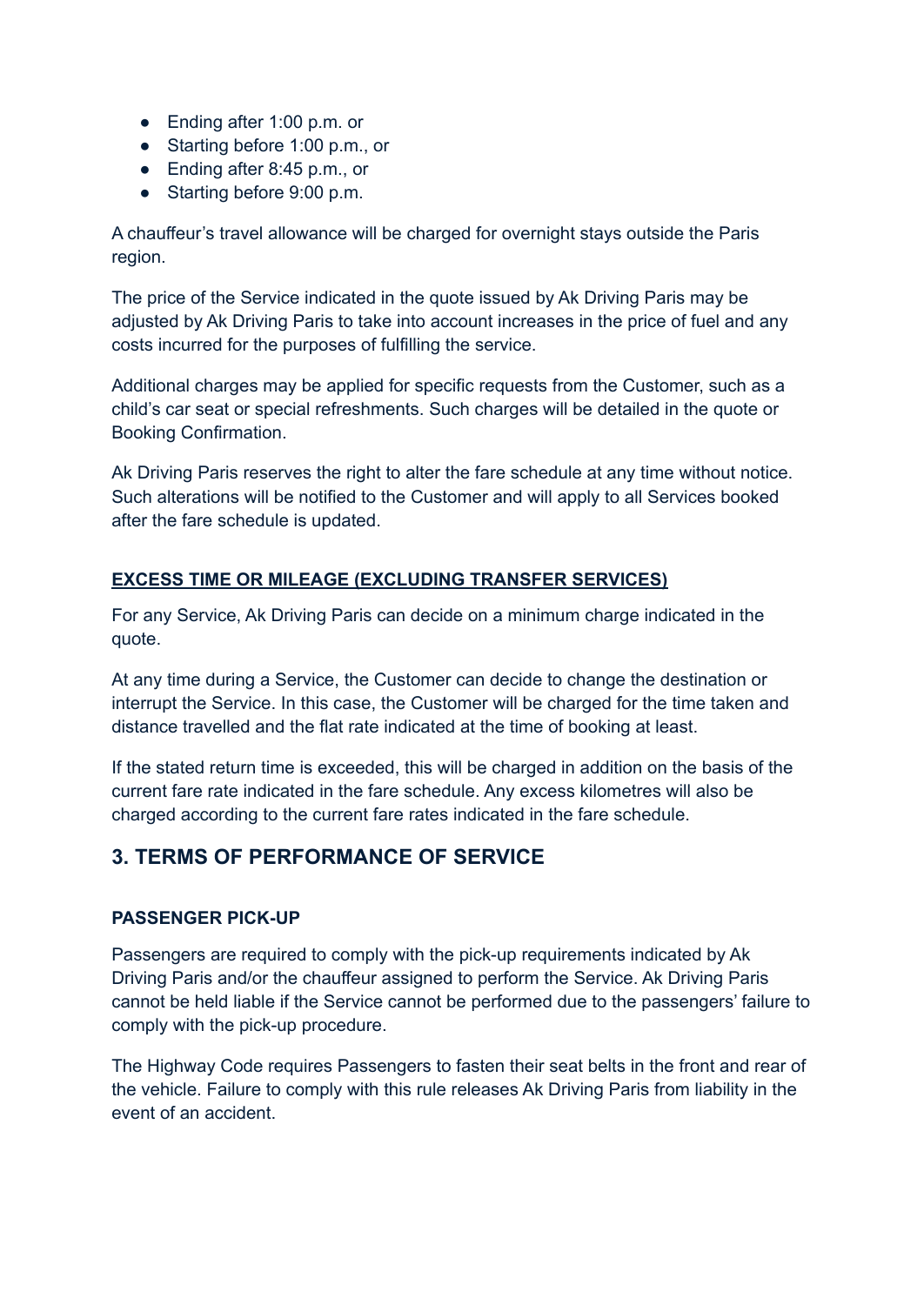Ak Driving Paris maintains a strict non-smoking policy in all of its vehicles. Failure to comply will result in a fixed charge of €250 including tax being applied for cleaning and refurbishment costs.

The consumption of alcohol in vehicles is not permitted without Ak Driving Paris' express written permission. The chauffeur and/or Ak Driving Paris have the right to refuse to carry any Passenger who is believed to be under the influence of alcohol or drugs and whose behaviour poses a threat to the chauffeur, the car or any other passenger.

Ak Driving Paris may choose to subcontract, transfer or assign all or part of the Service to a third party of its choice, without first notifying the Customer.

The photographs and images available on Ak Driving Paris' website, in its brochures and in any presentation material are non-contractual. Ak Driving Paris will not be liable if the car and/or chauffeur are not the same as the photographs or images shown.

Ak Driving Paris states that the vehicles used to perform the Services are equipped with a GPS system. By accepting Ak Driving Paris' Services, the Customer consents to the use of this GPS system.

#### **LUGGAGE POLICY**

The total weight of luggage is limited to what is compatible with the vehicle used, based on the space available. The chauffeur and/or Ak Driving Paris may refuse luggage or items exceeding this limit. In particular, for safety reasons, Ak Driving Paris will refuse to load any bulky luggage into the passenger area of the vehicle, Ak Driving Paris will not be held liable for any loss of luggage during or after the Service. Passengers are responsible for their personal belongings and Ak Driving Paris will not be held liable for any loss or deterioration of such belongings.

#### **VEHICLE CAPACITY – NUMBER OF PASSENGERS CARRIED**

The maximum number of passengers in the car (including the Chauffeur) must not exceed the maximum number of passengers mentioned in the technical specifications of the car. The chauffeur and/or Ak Driving Paris reserves the right to refuse a passenger exceeding these limits.

#### **PETS**

Small dogs and other small pets weighing no more than 6 kg, suitably contained in a carrier of no more than 45cmx30cmx25cm are allowed in vehicles, up to a maximum of two. Subject to this requirement, no other pets are allowed in vehicles.

## **4. CHANGING AND CANCELLING BOOKINGS**

Requests to change or cancel bookings are made through one of the authorised processes for booking Services.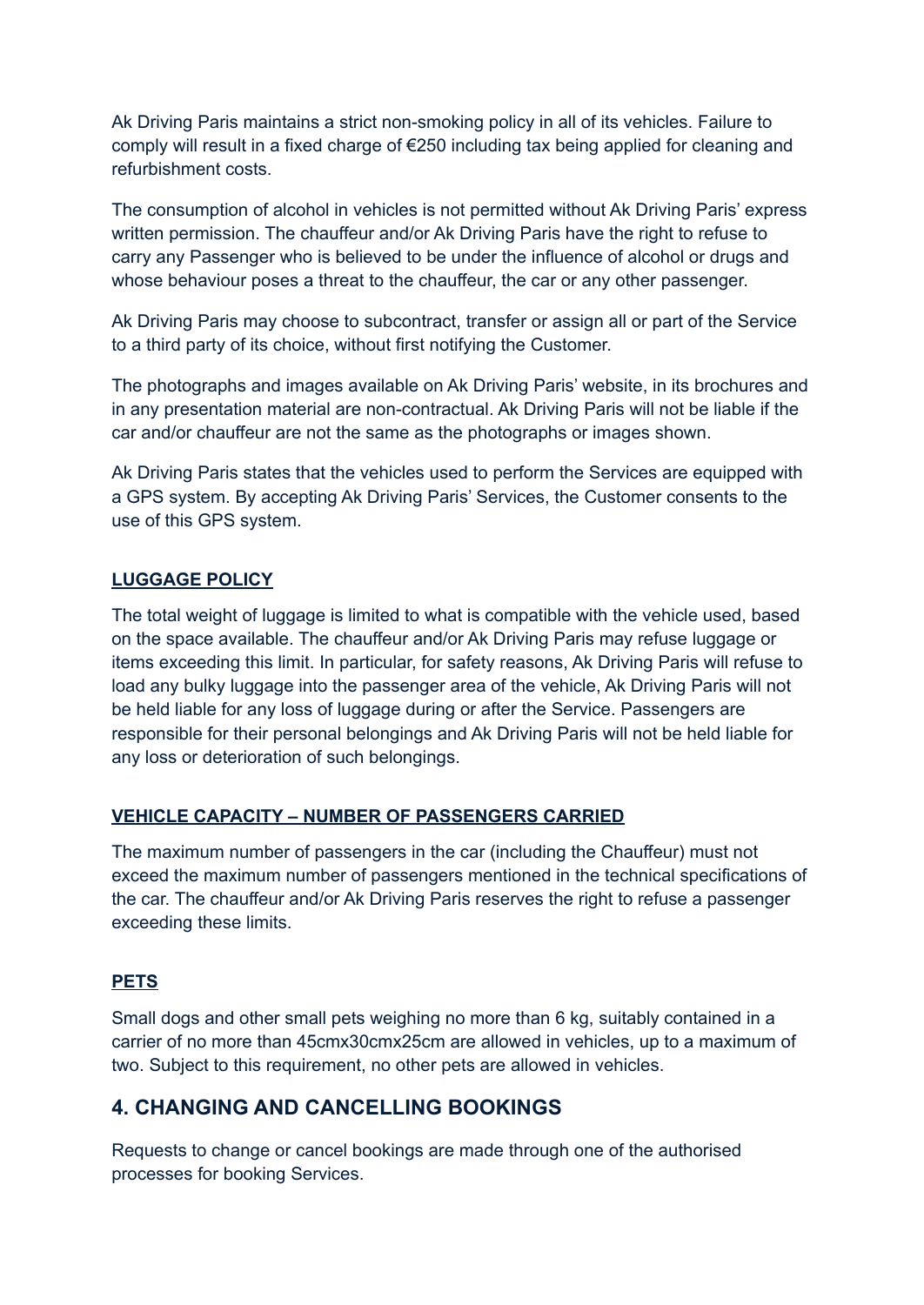Bookings must be changed or cancelled with Ak Driving Paris at least two (2) hours before the agreed time of the Service.

After this time, Ak Driving Paris will charge all or part of the booked service according to the following terms.

## **TERMS VALID FOR ANY SERVICE**

Any unrelated ancillary costs incurred by Ak Driving Paris (guides, hostesses, security guards) as part of a Service canceled less than 24 hours before the agreed start time will be charged in full.

#### **TERMS VALID FOR ANY SERVICES IN A SEDAN, MINIBUS AND VAN:**

In the event of a late cancellation (less than two hours before the agreed time of the Service) or "no show" 60 minutes after the appointment time made when booking the Service, the Customer will be charged the amount for the entire Service initially stated multiplied by the following percentage:

Between 48 hours and 24 hours before the start of the Service: 50%

Less than 24 hours or No Show: 100%

Ak Driving Paris reserves the option to apply different cancellation or change terms, especially during busy periods or for Services involving a large number of Vehicles. These special terms will be indicated in the quote or order summary received by the Customer and will prevail over these provisions.

If the Booking is changed, the Service actually provided is charged.

## **5. DELAY**

Ak Driving Paris is not responsible for delays caused in event of force majeure and/or for reasons beyond its control (strikes, natural disasters, train/plane delays).

#### **CHAUFFEUR DELAY**

Chauffeurs are deemed late if they arrive after the appointment time made when booking the Service. In case of delay, Ak Driving Paris contacts the Customer to notify him/her and, if he/she cannot be picked up, offers an alternative solution. If there is no alternative solution, the Customer may be compensated or refunded on the understanding that the amount reimbursed, as well as Ak Driving Paris' liability, will be limited to the expected amount of the Service booked or, when this is not determined, a maximum of €150.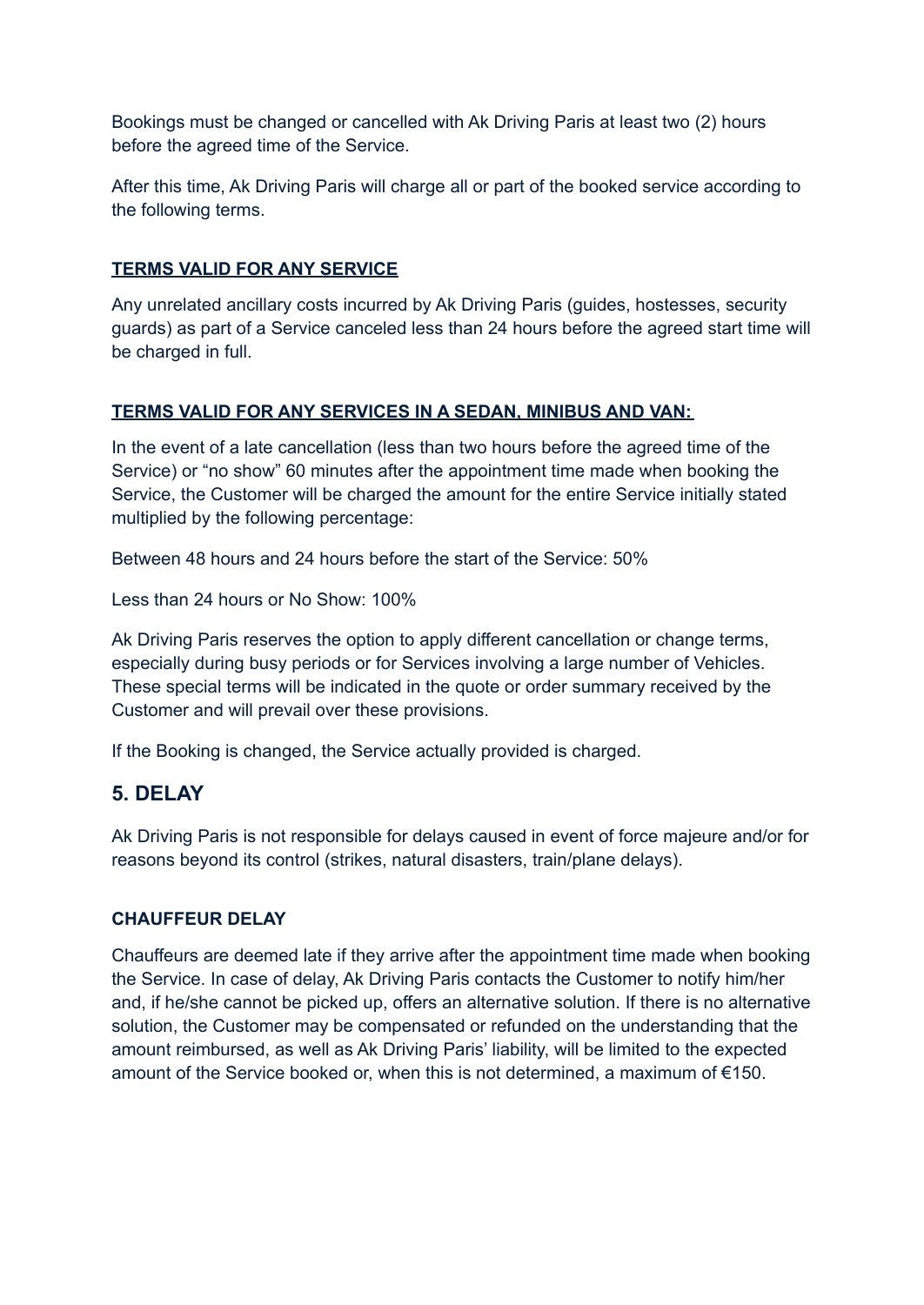#### **CUSTOMER DELAY**

Chauffeurs are required to wait for the Customer for 60 minutes after the appointment time. After this time, Customers who are not present at the pick-up point are deemed to be a "no-show". In this case, the Customer will be charged the amount for the entire Service initially stated and the time actually spent waiting for the Customer at the meeting point.

## **6. COMMITMENT AND LIABILITY**

Ak Driving Paris operates as a chauffeur-driven passenger transportation company and as such declares that it complies with the applicable professional regulations.

It assumes the safety obligations any professional carrier owes their passengers as well as the responsibilities related to control of the passenger vehicle, whether it owns or leases it.

Ak Driving Paris states that it holds an insurance policy covering its professional liability for the performance of the business of passenger transport and, in particular, all the financial consequences of bodily injury, property damage and consequential losses it might be liable for in performing the Services, particularly following a traffic accident, between the passenger getting into and leaving the vehicle, except for damages caused by the passenger.

Ak Driving Paris assigns carefully selected chauffeurs with the necessary permits to perform the Services, in accordance with the needs and requests of the Customer.

# **7. DAMAGE**

Customers will be liable for any damage caused inside the Car by them or by the persons accompanying them in the car (except the chauffeur) or the Passenger(s) during the Service and will be charged accordingly for any repair or remedial work required to return the car to proper working condition and/or state of cleanliness and/or appearance.

# **8. SETTLEMENT, PAYMENT AND SUPPORTING DOCUMENTS**

## **HOW TO PAY FOR THE SERVICE**

Ak Driving Paris accepts the following payment methods: cash, bank cards (Visa, American Express, MasterCard), transfers (fees paid by issuer)..

When booking the Service, the Customer will be required to provide the following documents:

- Valid credit card numbers (including CVC)
- Copy of identity card, passport or any equivalent document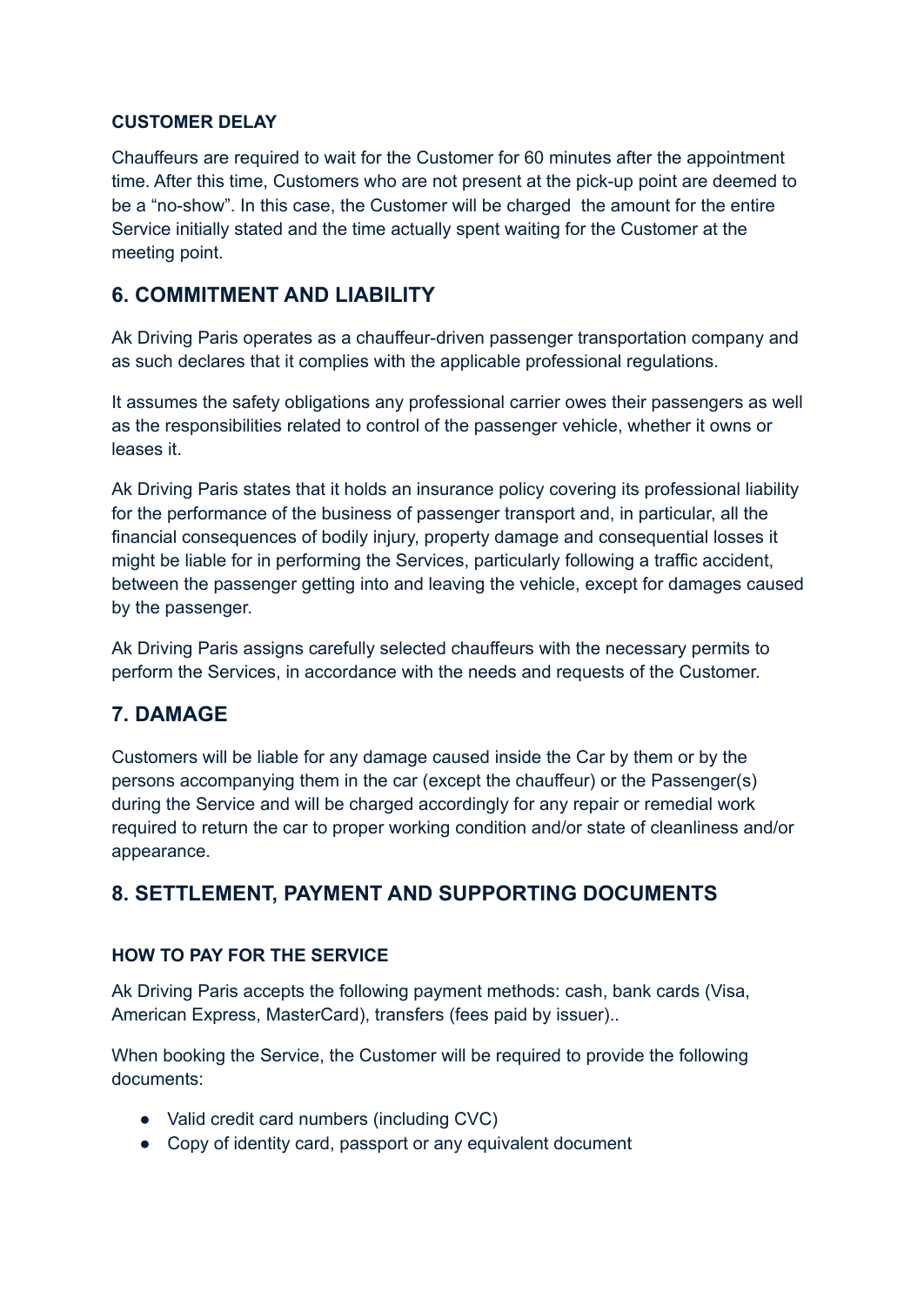Before the Service is carried out, Ak Driving Paris checks with the Customer's bank that his/her account has sufficient funds for the Service. Ak Driving Paris may charge a token amount  $(\epsilon$ 10) to check the validity of the bank card provided as security (this amount being deducted from the final invoice).

Ak Driving Paris may also request a pre-authorisation to debit the estimated amount of the Services from the Customer's bank.

If the card provided as security is invalid or the account to be debited does not have sufficient funds, the booking made by the Customer cannot be confirmed by Ak Driving Paris and the Service will not be provided..

**For any payment by American Express, a payment charge of up to 3.0% (three percent) of the bill amount will be charged.**

#### **BILLING – SETTLEMENT**

The Service will be billed from the date mentioned in the Booking. Ak Driving Paris will e-mail the final invoice for the Service to the Customer, including any additional costs or changes that apply.

The Service is payable on cash terms on completion. The Customer is informed that the sum due might be debited immediately after the Service is provided.

In the case of Services performed on several consecutive days, Ak Driving Paris may deduct each day the estimated amount of the Service of the day before, with Ak Driving Paris being responsible for adjusting the final amount based on the Services billed. If the person transported is an "account-holder", the Service is billed as payable on receipt, before 15th of the month after the service is performed, unless expressly stated otherwise.

#### **LATE PAYMENT**

Any late payment automatically results in the payment of penalties of at least three times the statutory interest rate, from the day after the payment date on the invoice, and the application of a fixed charge for administrative collection costs in the sum of €40 per unpaid invoice ("Penalties"), in accordance with the provisions of article L441-6 of the French Commercial Code.

If Ak Driving Paris is unable to debit the Customer's account, for any reason, this constitutes late payment resulting in the application of the above Penalties without notice.

#### **COMPLAINTS**

In the event of a dispute over the amount of the bill or the terms of the Service, the Customer can send a complaint to Ak Driving Paris by registered letter with return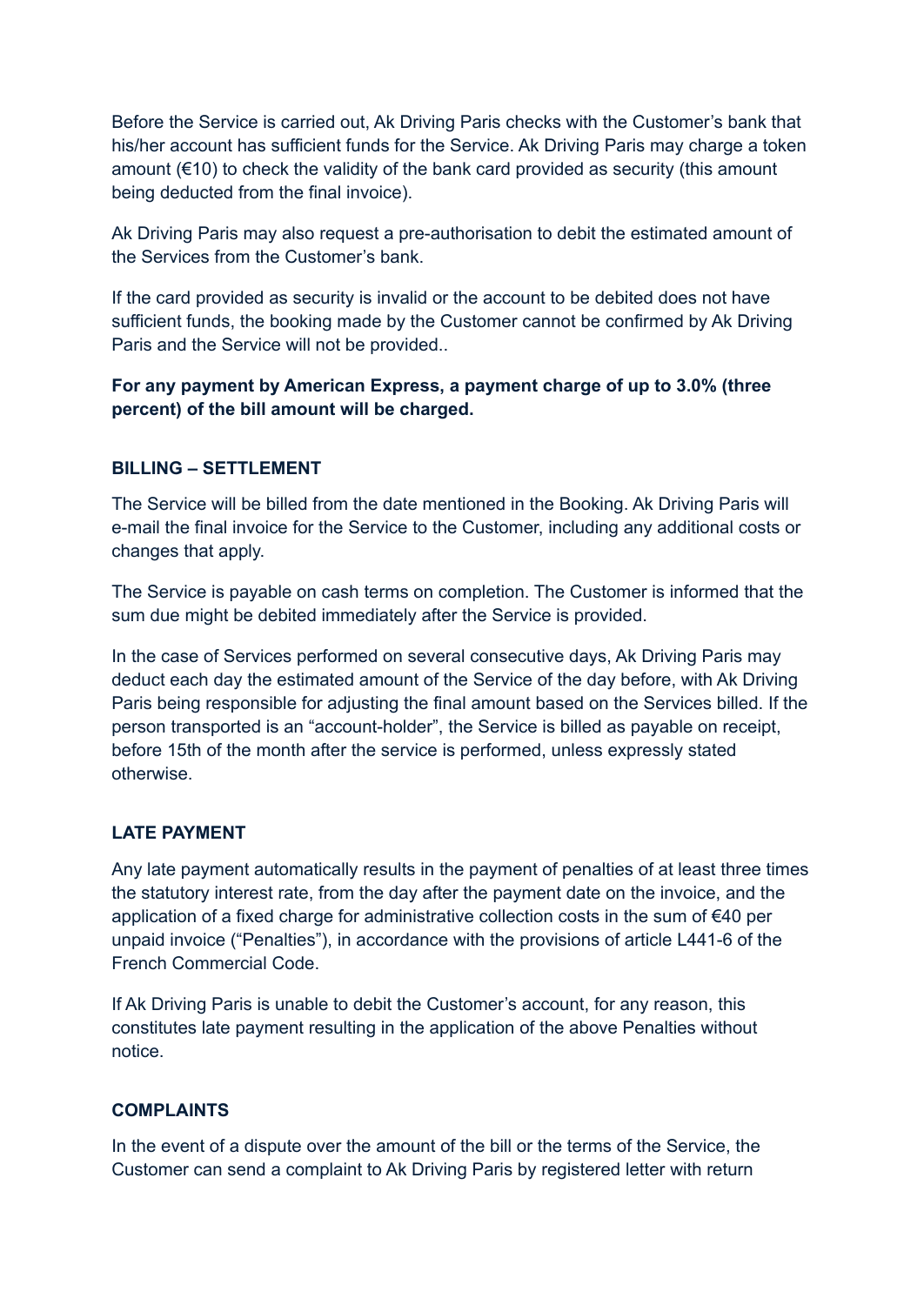receipt to the following address: AK DRIVING PARIS, 15 rue des Paquerettes 92160 ANTONY.

Complaints are only admissible if sent within 8 days of the Service concerned and in writing, failing which they cannot be considered.

# **9. PERSONAL DATA**

These Terms are subject to the personal data protection regulations (including Regulation (EU) 2016/679 of 27 April 2016 and the French data protection act No 78-17 of 6 January 1978).

Personal data collected by Ak Driving Paris when making the Booking and performing the Services (particularly via the GPS system with which the Vehicles are equipped) include:

- the customer's identification data as well as the Customer's postal address, telephone number and email address;
- the passengers' email address and 'phone numbers;
- data relating to payment methods;
- data relating to the vehicle's movements and location;
- data on the vehicle's speed and distance travelled.

## **PURPOSES OF PROCESSING**

The purposes of the processing of such data by Ak Driving Paris include:

- preparation and performance of the contract, including:
	- managing and confirming bookings of Services;
	- monitoring and billing Services
	- emergency calls in the event of an incident or accident;
	- complaint management
	- combating fraud.
- pursuit of Ak Driving Paris' legitimate interests in terms of promotion and prospecting, including:
	- $\circ$  monitoring the Customer relationship (maintaining customer satisfaction, customer loyalty);
	- developing business statistics and/or analyses;
	- sharing of advertising information or commercial offers for goods or services similar to those subject to these terms.

Ak Driving Paris will only be able to use the Personal Data provided by the Customer to share advertising information or offers from its business partners with the Customer's consent.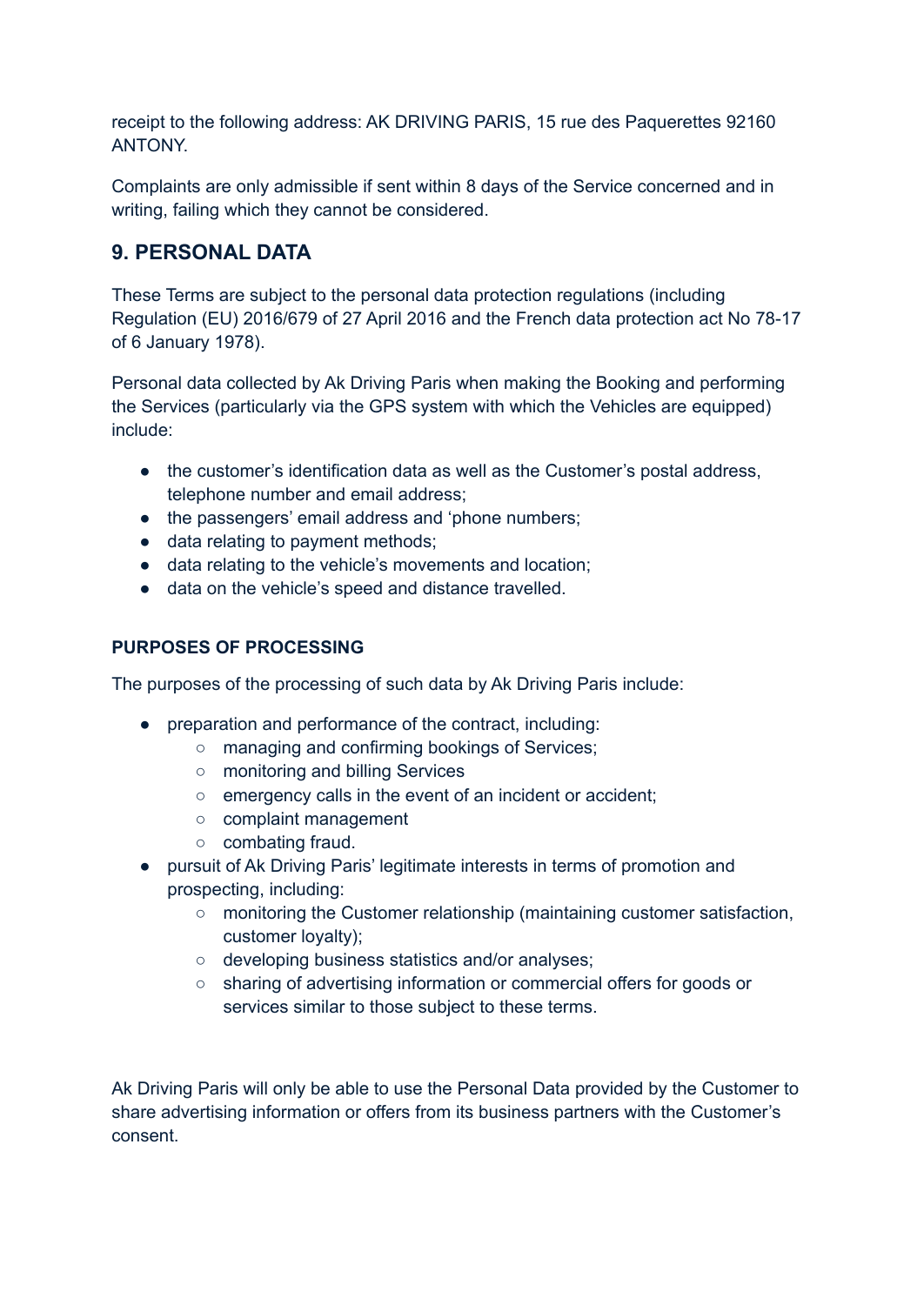By accepting these ToS, the Customer accepts the collection and processing of the abovementioned personal data for the above purposes by Ak Driving Paris, the data controller

#### **DATA RETENTION**

Ak Driving Paris records and retains personal data in relation to the Service for a period of three (3) years from the Booking.

At the end of this period, said personal data may be archived by Ak Driving Paris, so it can comply with the accounting, tax and legal obligations incumbent on it (including the 5-year limitation period applicable to Contracts/article 2224 of the French Civil Code; the 10-year period for the retention of invoices/ L123-22 of the French Commercial Code).

Ak Driving Paris has the technical means to guarantee the confidentiality and security of the data collected.

#### **CUSTOMER RIGHTS**

Customers have the right to access data concerning them. They can request the following at any time:

- rectification, update and/or erasure of personal data
- restriction of the processing of their data
- oportability of their data
- objection to the handling of their data on legitimate grounds.

To exercise these rights, Customers can send their request to:

Ak Driving Paris

15 rue des Paquerettes

92160 ANTONY

Customers must enclose proof of identity to exercise the above rights.

## **10. INTELLECTUAL PROPERTY**

Ak Driving Paris' website, including but not limited to photographs, graphics, customer interface, editorial content, scripts and software, contains information and elements belonging to Ak Driving Paris and/or its subcontractors, protected by intellectual property law. The Customer expressly acknowledges that he/she must not use this information or these documents, except for use in accordance with the Terms and Conditions.

Customers must not copy, reproduce, display or use any element of Ak Driving Paris' website protected by intellectual property in any way without Ak Driving Paris' prior written consent.